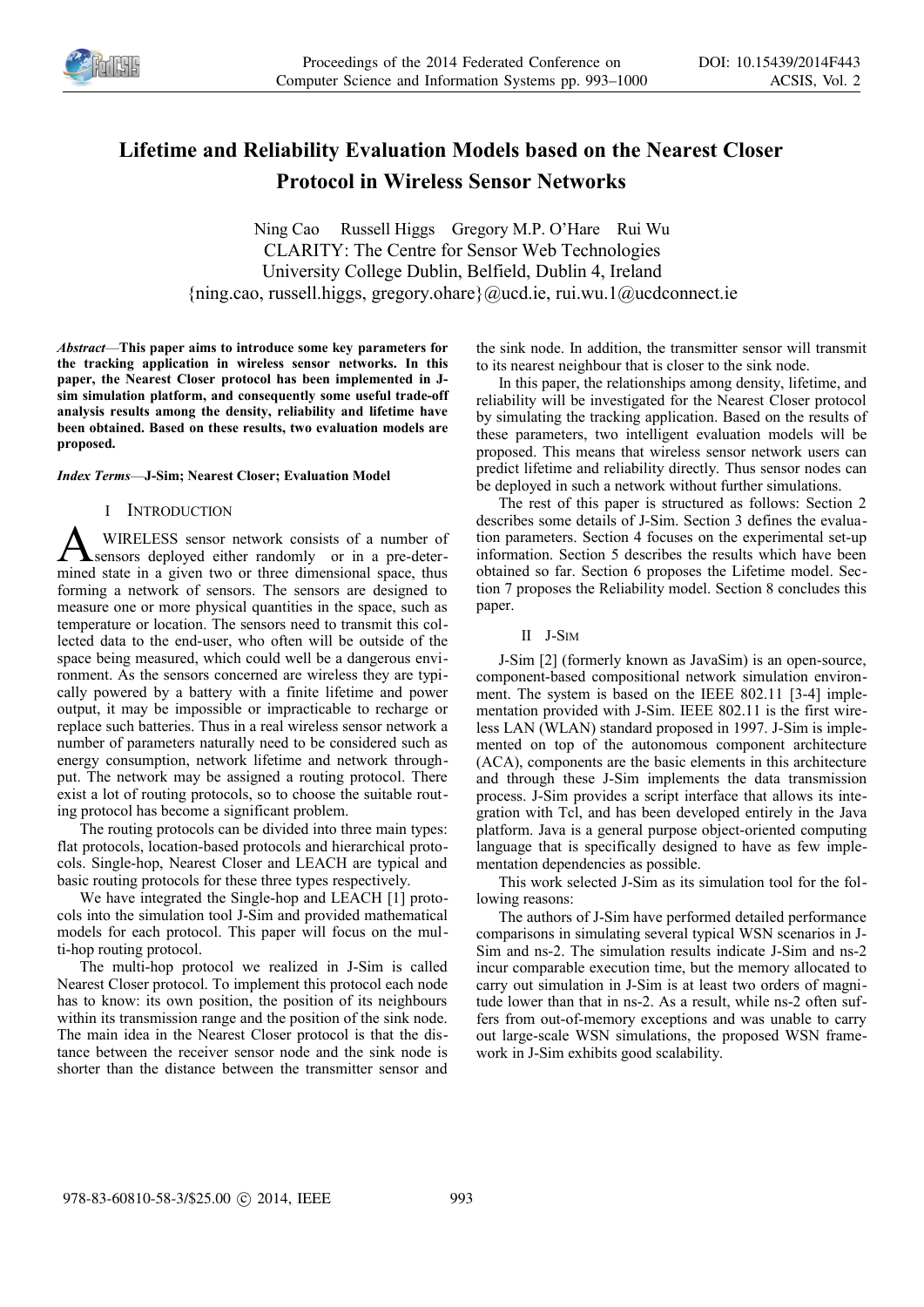J-Sim models are easily reusable, so users can combine the components in the framework freely. J-Sim also provides a Graphical User Interface (GUI), which makes it easy to operate the simulation.

J-Sim is a Java-based platform. The Java-based sensors could be integrated with Java-based simulation tools in the future.

# III. EVALUATION PARAMETERS

In this section, the evaluation parameters of Reliability Lifetime and Density will be defined for use in the following sections. This paper will focus on the parameters of Energy, Density, Lifetime and Reliability. Based on the results of experiments measuring these parameters, an intelligent evaluation model will eventually be constructed.

This work has completed power control over the radio components on the J-Sim simulation platform, which makes simulation of power consumption possible.

There is no need to assume that all sensors in a WSN measure the same phenomena; however, in this paper it is assumed that all sensors can transmit data about the phenomena they detect and can receive and retransmit data from other sensors about any of the phenomena detected in the system.

#### *A. Reliability*

In this work, experiments are conducted using the concept of reliability, defined by:

Reliability  $=$  the number of packets received by the sink node / the number of packets sent to the sink node

The advantages of using reliability are two-fold. Firstly, this definition can be used in the field and laboratory. In the field provided the sink node (end-user) knows how many cluster heads or sensors there are and the average number of packets of sensed data per sensor per time unit, then reliability can be estimated at any time during the lifetime of the network using the number of time units elapsed. Any difference between reliability measured in the field and laboratory could be used to detect how many packets of data are lost between sensors and cluster heads or the sink node (this would include counting sensors that have failed or have otherwise been lost to the system). Secondly, this simple definition of reliability can be used in a network where there are sensors of various types monitoring different things to produce a single simple measure of accuracy. In this situation our definition gives a systemic measure of accuracy for the network as a whole independent of the applications. This definition also makes it easy to analyze communication among the sensor nodes; in particular it makes the estimation of data collision in the wireless sensor network possible.

A frequently used definition for tracking accuracy is to set the tracking error equal to the Euclidean distance between the estimated and actual locations of the target. The chief advantage of our definition for the tracking application, that this paper is going to simulate, is that it is independent of the target position.

# *B. Lifetime*

Network lifetime has become the key characteristic for evaluating sensor networks in an application-specific way. In particular the availability of nodes, and connectivity have been included in discussions on network lifetime. In fact, even quality of service measures can be reduced to lifetime considerations. Network lifetime is the time span from the deployment of the sensors to the instant when the network is considered non-functional. When a network should be considered non-functional is application specific. It could be, for example, the instant when the first sensor dies, a percentage of sensors die. Conserving sensor energy and increasing tracking accuracy are the two main goals for the research of target tracking applications in wireless sensor networks. Simulation is a common way to compare these two parameters. Before the real deployment of sensor nodes, users always perform some simulation tests for the tracking application. In the simulations, finding the trade-off point between energy consumption and tracking accuracy is one of the key questions to be addressed. In addition, evaluation analysis will be performed here among all the related parameters.

Sensors need to send packets to other sensors or sink node in a WSN. On the other hand, the sink node will receive packets from sensors. Thus, the definition for network lifetime we have taken in our experiments is the time when the last packet is received by the sink node. Last packet here means the sink node cannot receive any packet from sensors after receiving this packet.

# *C. Density*

The number of sensors deployed in a fixed area will be taken as the Density parameter in this paper. Obviously as the number of sensors increases, so does the average number of sensors per square metre.

# IV. EXPERIMENTAL SET-UP

The simulated area for the experiments in the following sections is a 10 metre  $\times$  10 metre square with randomly deployed nodes. The sink node for this application is located in the middle of this square. One of the primary reasons for selecting this setup is to allow the results to be generalized to large areas by concatenation of networks similar to this. For example, a 50 metre  $\times$  50 metre square region could be configured using 25 instances of the setup used here in a  $10 \times 10$  grid formation. All the points (in the figures) in the following section are the average value from at least 5 separate experiments.

In the following section, reliability and lifetime will be evaluated using density as a parameter. As the number of nodes increases in a fixed space, the efficiency of the sensor network may become better or worse. So in some simulations the researchers may care about the number of sensors they are using in the network. It is obvious that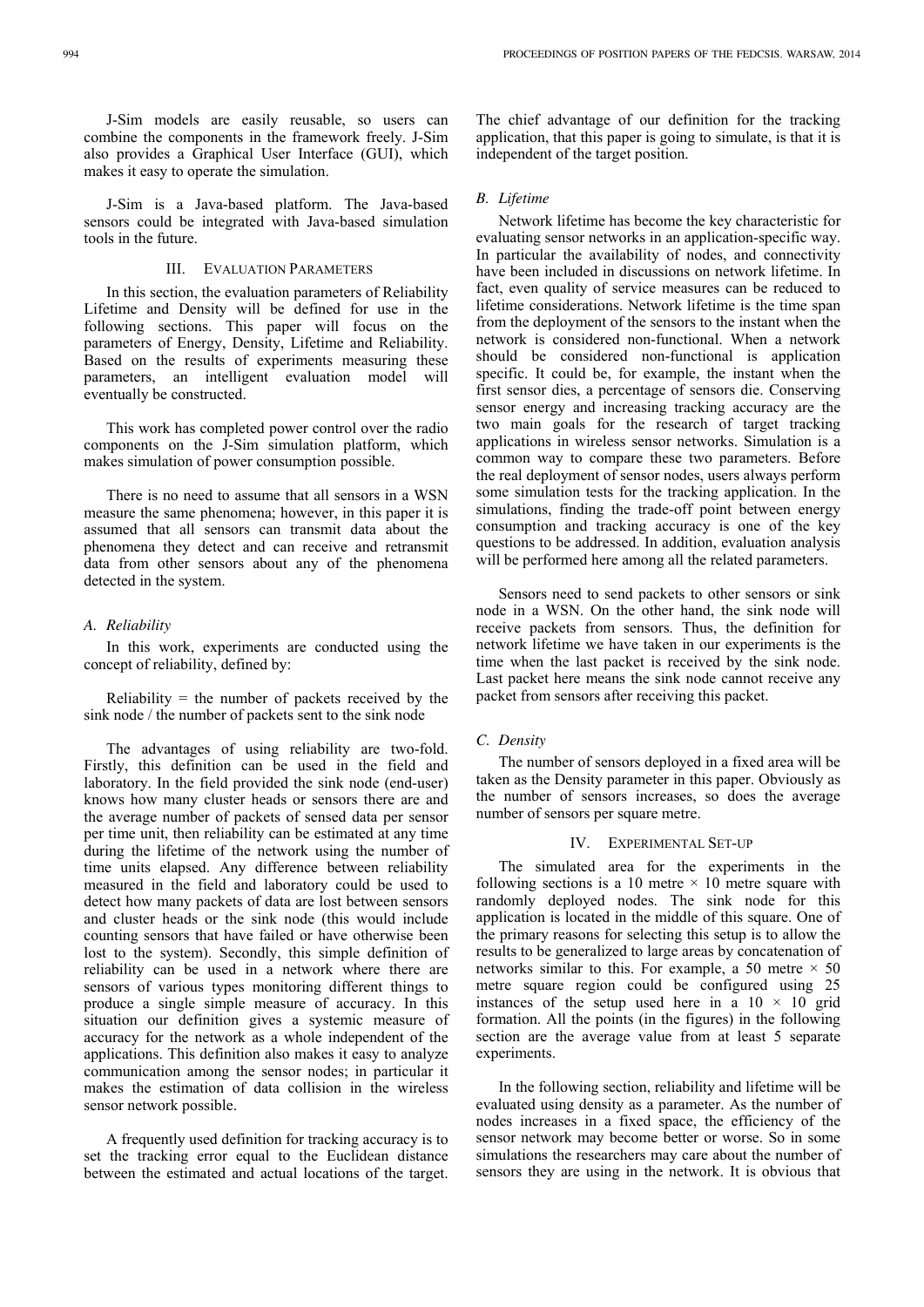some of the nodes will be out of power in a real wireless sensor network. Thus attention will move to the number of sensors that are alive.

#### V. RESULTS

A series of experiments were carried out with the number of sensors starting at 10, and increasing in increments of 10 to 300 sensors. The transmission radius for each sensor was fixed at 15 metres.



Figure 1. Density, Reliability relationship for NC.

In Fig. 1, the relationship between the number of sensors and Reliability is very clear. Reliability for this application increased as the number of sensors increased to 40, when it reached its highest value. It then essentially decreased as the number of sensors increased from 40 to 300, when it reached its lowest value. This may be explained by observing that as the number of nodes increases in the fixed space more sensors will join the data transmission process and consequently communication among the sensors will become more and more complex. Consequently dropped data due to data collision and latency cannot be ignored. We conclude that it is reasonable to expect reliability to decrease with density. In addition, the variance for Reliability is 23.3978 and the standard deviation for Reliability is 4.83713.



Figure 2. Density, Lifetime relationship for NC.

In Fig. 2, Lifetime reached its lowest value when the number of sensors equalled 220, whereas the highest value of Lifetime occurred when there were 10 sensors. When the number of sensors equalled 40, Reliability was 93.64%, its highest level, but with this number Lifetime is fairly short. This illustrates that it is possible for users to choose an optimum density value for this application depending on the Reliability and Lifetime required. In addition, the variance for Lifetime is 13602.64483 and the standard deviation for Lifetime is 116.63038.

#### VI. LIFETIME MODEL

Hop count is one way to measure the energy requirement of a routing task, thus using a constant metric per hop. However, if nodes can adjust their transmission power (knowing the location of their neighbours) the constant metric can be replaced by a power metric  $u(d) = e + d^{\alpha}$  (or some variation of this) for some constants α and e that depend on the distance d between nodes. The value of e, which includes energy loss due to start up, collisions, retransmissions, and acknowledgements, is relatively significant, and protocols using any kind of periodic hello messages are extremely energy inefficient.

The basic idea for the NC protocol model to be constructed in this section is that the energy consumed by an average sensor in sending all its data to its nearest neighbour is of the form  $w(s)E(d^2)$ , where  $E(d^2)$  is the expected value of the square of the distance between sensors and  $w(s)$  is the average number (weight) of packets of data to be sent to its nearest neighbour. This figure also represents the average amount of energy to send one packet of data to the sink node.

Now in the NC protocol one possible parameter that could affect Lifetime is the number of paths or trees formed by the sensors. This is not the case as demonstrated by the following experiments, which are of independent interest. Using J-Sim it is difficult to extract the paths that sensors transmit along to the sink node. For this reason a program was written in the algebraic software package Magma [5] to not only compute the individual paths, but to marry them together to form the initial distinct trees.

Of course during the Lifetime of the network various sensors will die, normally from the centre outwards, and new trees will be formed. The mean number of trees corresponding to different numbers of sensors is given in Table 1 below. This mean number of trees was found by running the program 1,000 times for each given number of sensors. It could be seen from this table that the number of trees is almost independent of the number of sensors (excluding very small values) and is of the order of 2.55 trees.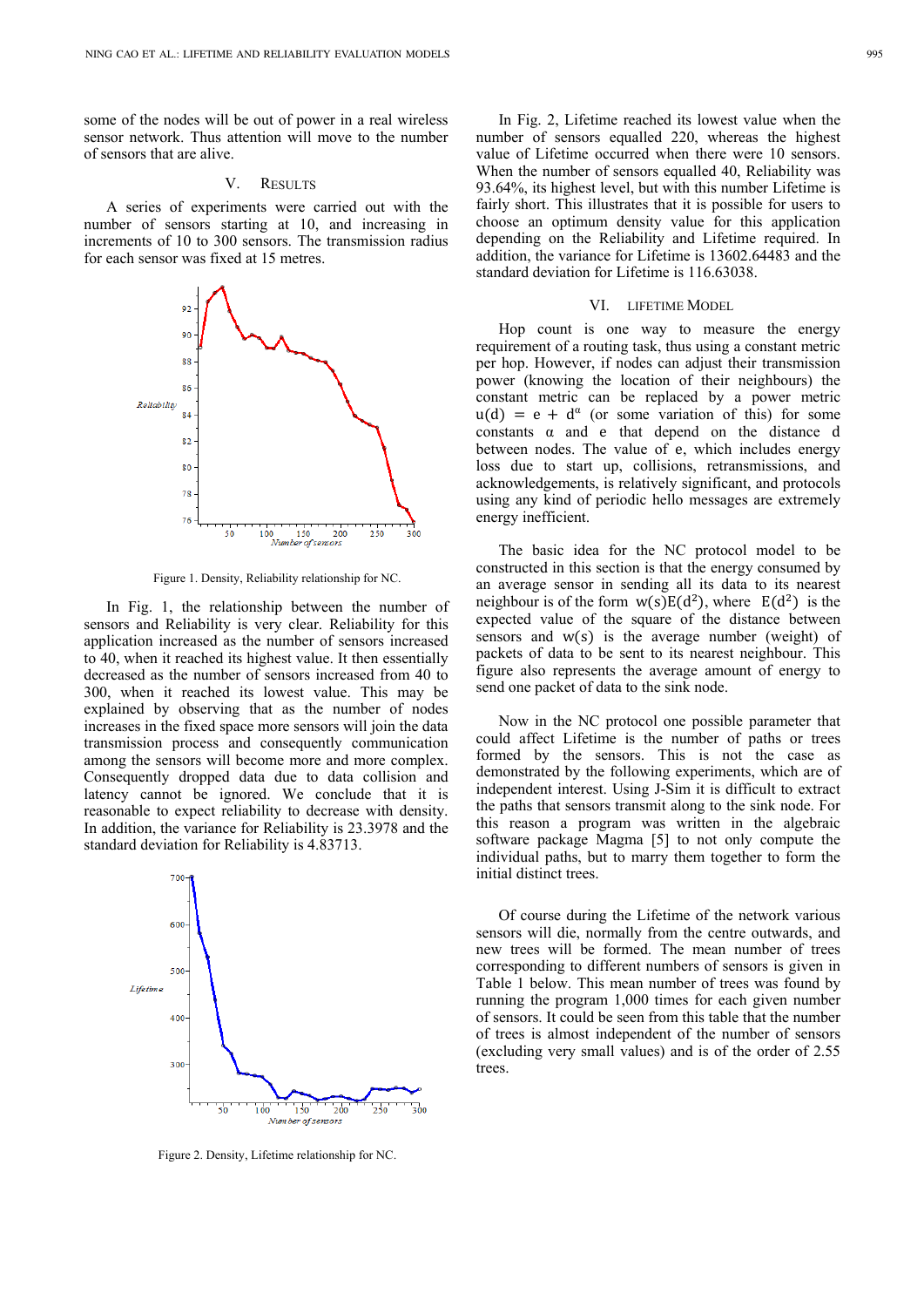| No. of sensors | Trees |
|----------------|-------|
| 10             | 2.537 |
| 20             | 2.527 |
| 30             | 2.561 |
| 40             | 2.559 |
| 50             | 2.531 |
| 60             | 2.550 |
| 70             | 2.542 |
| 80             | 2.534 |
| 90             | 2.553 |
| 100            | 2.549 |
| 110            | 2.568 |
| 120            | 2.578 |
| 130            | 2.555 |
| 140            | 2.543 |
| 150            | 2.574 |
| 160            | 2.550 |
| 170            | 2.557 |
| 180            | 2.552 |
| 190            | 2.575 |
| 200            | 2.582 |
| 210            | 2.574 |
| 220            | 2.600 |
| 230            | 2.571 |
| 240            | 2.573 |
| 250            | 2.569 |
| 260            | 2.551 |
| 270            | 2.575 |
| 280            | 2.543 |
| 290            | 2.563 |
| 300            | 2.562 |

The conclusion from Table 1 is that the mean number of trees is independent of the number of sensors and therefore can be discounted as having any effect on Reliability or Lifetime. The reason that on average two or three trees occur can be satisfactorily explained by considering the diagram below.

In Fig. 3 the points A, B and C represent the three nearest sensors to the sink node in the centre of the square amongst the randomly distributed sensors in the region. The perpendicular bisectors of the line segments joining A, B and  $\overline{C}$  to the sink node have then been constructed. The next furthest sensor will with high probability be in one of the three zones containing A, B or C and its corresponding perpendicular bisector. Thus, in this diagram that three trees will probably result with A, B and C as the roots. Then, in 'zone' A it may be the case that further out in the tree that sensors cross over into zone B or C. It is fairly easy to draw diagrams where two or four trees will result, but only a very lop-sided distribution will result in just one tree if a reasonable number of sensors are being distributed.

For the NC protocol the relation 'is the closest neighbour to' is not symmetric, that is B can be the closest neighbour to A without A being the closest neighbour to B. Thus for this protocol it is necessary to find the closest neighbour to a sensor A, but with the stipulation that the neighbour is closer to the sink node than A. It is also the case that the sink node could be the closest neighbour to A, but the sink node is a fixed point and therefore does not fit in with the assumption that this work is dealing with a random distribution of sensors.

The expected distance d between a sensor node and its closest neighbour that is closer to the sink node (including the sink node itself) is given in the second column of the table and the expected distance of the square of the distance is given in the third column. Finally in the fourth column the average weight of the sensors is given, where each branch in the various trees count as weight one. This is then a measure of the number of packets of data an average sensor has to transmit to its nearest neighbour and it is also the average number of hops from the sensors to the sink node. The results of these simulations are tabulated in Table 2.

TABLE I MEAN NUMBER OF TREES



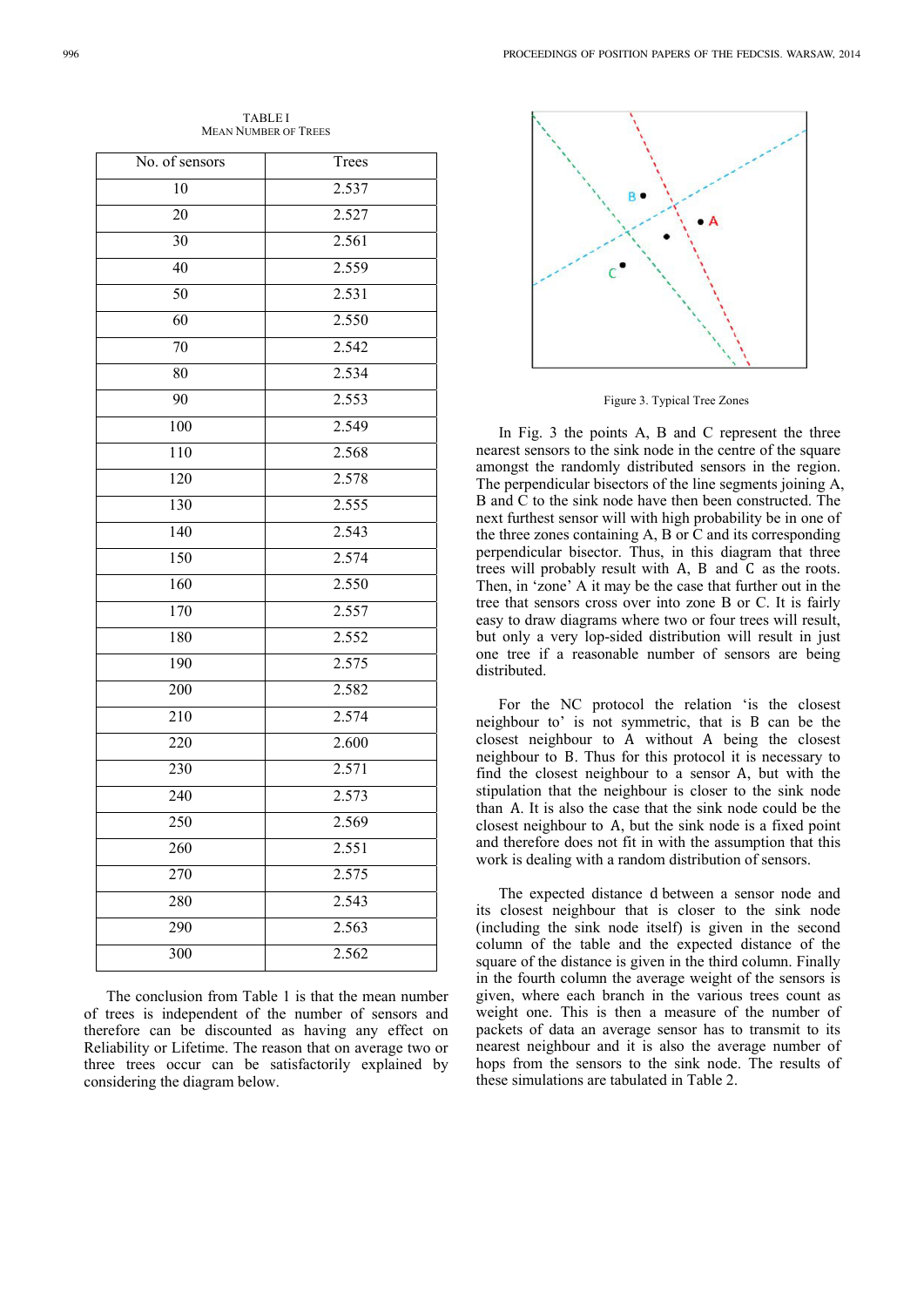TABLE II EXPECTED DISTANCES AND WEIGHTS, VARIABLE SENSORS

| Sensors          | E(d)                | $E(d^2)$ | w(s)                 |
|------------------|---------------------|----------|----------------------|
| 10               | 2.1945              | 6.0533   | 2.3526               |
| $\overline{20}$  | $\overline{1.5985}$ | 3.2761   | 3.3421               |
| 30               | 1.3223              | 2.2444   | 4.0821               |
| 40               | 1.1512              | 1.7023   | 4.7152               |
| 50               | 1.0264              | 1.3535   | 5.2218               |
| $\overline{60}$  | 0.9402              | 1.1350   | 5.7941               |
| 70               | 0.8672              | 0.9679   | 6.2249               |
| 80               | 0.8104              | 0.8450   | 6.6531               |
| 90               | 0.7657              | 0.7545   | 7.0685               |
| 100              | 0.7256              | 0.6759   | 7.4110               |
| $\overline{110}$ | 0.6926              | 0.6155   | 7.7859               |
| 120              | 0.6618              | 0.5634   | 8.1589               |
| 130              | 0.6360              | 0.5200   | 8.4701               |
| 140              | 0.6124              | 0.4817   | 8.7956               |
| 150              | 0.5910              | 0.4485   | 9.0999               |
| 160              | 0.5724              | 0.4210   | 9.4502               |
| 170              | 0.5553              | 0.3957   | 9.7218               |
| 180              | 0.5394              | 0.3734   | 9.9967               |
| 190              | 0.5240              | 0.3525   | 10.3059              |
| 200              | 0.5108              | 0.3346   | 10.5684              |
| 210              | 0.4983              | 0.3183   | 10.7823              |
| 220              | 0.4874              | 0.3046   | 11.0709              |
| 230              | 0.4759              | 0.2904   | 11.2847              |
| 240              | 0.4658              | 0.2785   | 11.5108              |
| 250              | 0.4562              | 0.2670   | 11.8269              |
| 260              | 0.4466              | 0.2559   | 12.0056              |
| 270              | 0.4393              | 0.2475   | 12.2536              |
| 280              | 0.4308              | 0.2378   | 12.4573              |
| 290              | 0.4231              | 0.2296   | $\overline{12.7054}$ |
| 300              | 0.4160              | 0.2216   | 12.9399              |

It should be noted that for those sensors whose nearest neighbour is the sink node that the distribution of the distance and distance squared to the sink node is slightly different to those between sensors, and the averages are always slightly higher than those given in Table 2, with the exception of the 10 sensor case when there is a significant difference.

Two results emanate from this table. The first is that  $w(s)E(d)$  is nearly constant as it only ranges from 5.16 to 5.45 and is a measure of the average distance from a sensor to the sink node measured along the hop path.

The second is that  $w(s)E(d^2)$  decreases as the number of sensors increases, this shows that the energy expended by a sensor in receiving and sending received packets to its nearest neighbour decreases as the number of sensors increases. It also represents a measure of the average amount of energy needed to transmit one packet of data to the sink node. Two theories are proposed to explain why the lifetime decreases as the number of sensors increases.

# *A. Early Termination*

To explain early termination it is useful to consider the situation when two trees occur and the nearest (root) sensors to the sink node. These two sensors have to receive and transmit all the sensor data to the sink node and therefore have long transmission times with one time slot per packet. A transmission break, which in our definition of lifetime is interpreted as the end of lifetime, could result when both of the root sensors do not possess sufficient energy to transmit their data to the sink node. In a sense this is like the situation for the LEACH protocol with the root sensors acting as fixed cluster heads and the lifetime being controlled by the lifetimes of those sensors. A transmission break could also result if there is a catastrophic data collision in which all the packets of data from the root sensors collide with each other at the sink node and from which the system cannot recover. It is highly probable in a large system that some data collisions will occur at the sink node.

# *B. Data build up*

As explained above the tree root sensors have long transmission times to transmit their data in a number of slots. Each sensor can transmit and receive data, but cannot do both simultaneously, also in the slotted ALOHA [6-8] MAC design transmissions in a tree are sequenced. So the sensors immediately prior to a root sensor will receive more data than previously when the root sensor transmits, which will subsequently be transmitted to the root sensor and then the pattern will be repeated. The situation will become more complicated higher up the tree, but generally the amount of data to be transmitted by a sensor will increase with time in a non-linear manner. In particular the root sensors will have more and more packets of data to transmit as data builds up in the tree. So for a fixed number of sensors the amount of energy required for a root sensor to transmit its packets of data to the sink node will increase with time. Delays in the slotted ALOHA protocol will lead to data build up and data collisions will result in retransmissions.

If a varying number of sensors is considered then the amount of energy needed to send a frame of packets may increase with the number of sensors despite the fact that  $w(s)E(d^2)$  decreases with the number of sensors. The energy required to transmit such a frame of data (in reality such a frame may not be transmitted in consecutive slots) will increase with the number of sensors if the frame length (the number of packets) exceeds the ratio between  $E(d^2)$  for the corresponding number of sensors; this latter ratio is always less than 1.85 between successive values in Table 2 and approaches 1 as the number of sensors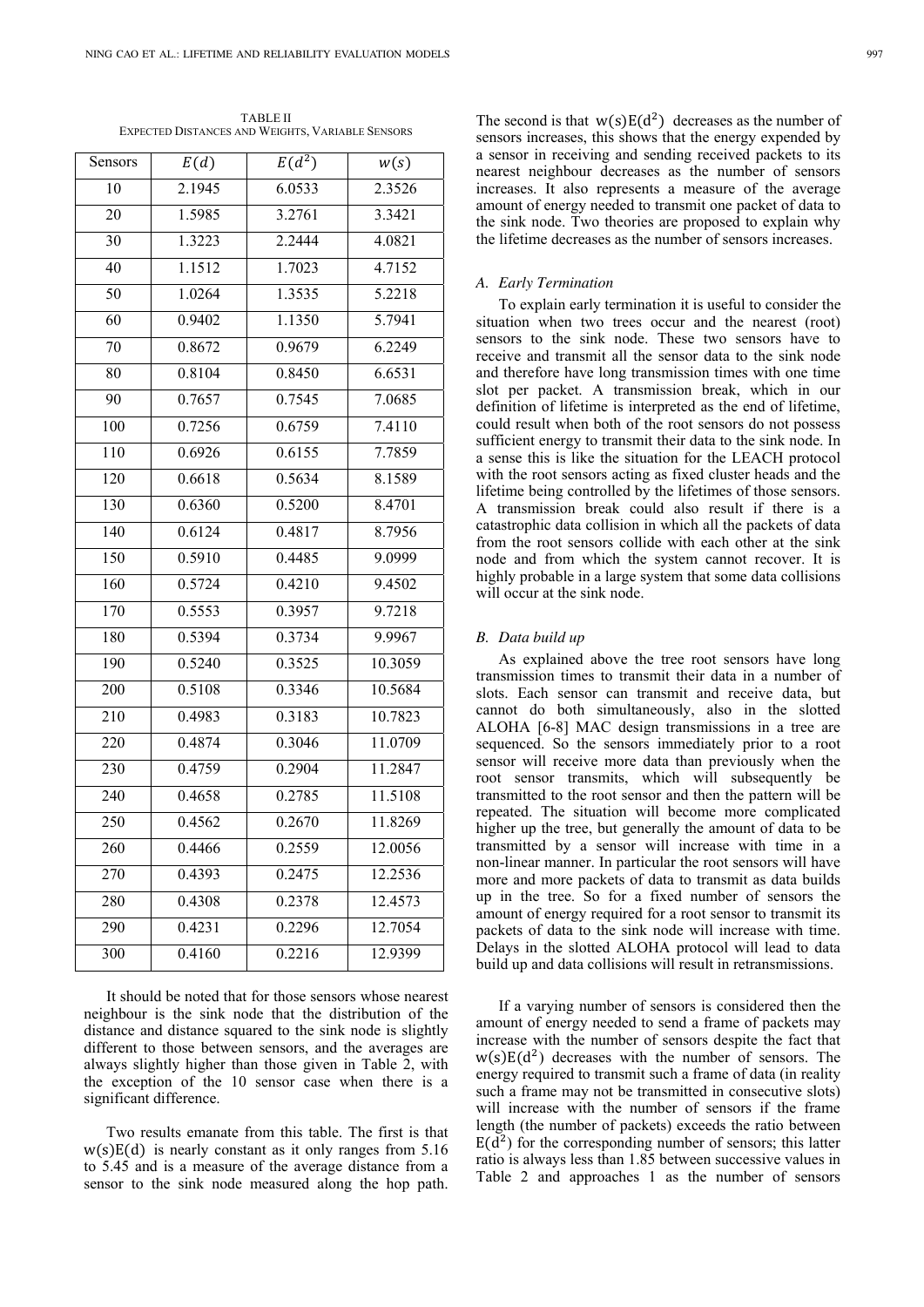increase, so that it is reasonable to expect that the corresponding ratio of frame lengths will exceed this. This effect is balanced by the fact that in a smaller system sensor will transmit and receive data more often than in a larger system. It is also of note that most energy is used in data transmission rather than reception, however, energy used for data reception could be significant when compared to energy use in a small system.

The conclusion is that  $w(s)$  may not be the correct weight to be attached to an average sensor, but instead represents a lower bound for the weight.

The two theories can be related in that with data build up the root sensors may end up transmitting a large amount of data to the sink node using a lot of energy in the process. This could ultimately lead to root sensors having insufficient energy to transmit the frame or a catastrophic data collision, in either case this will lead to early termination of the system. In reality both theories proposed here contribute to the lifetime figures obtained with the latter theory difficult to quantify in a model because of the complexity of the trees.

Anyway lifetime in general can be modelled by only considering the roots of the normally two or three trees. The case of just one tree occurring is of interest for a small number of sensors, for in this scenario the system should run until the only root sensor dies naturally, at that time the system might interpret the death as a transmission break or the next sensor(s) out will take over the role of the root(s). The basic model constructed here is of the form

# E(T)K  $nE(d^2)$

where n is the number of sensors, K is the total initial energy of a sensor and  $E(T)$  is the expected number of trees. Here  $n/E(T)$  represents the average weight per tree and since we know that  $E(T)$  is nearly constant, the model should roughly resemble the curve  $1/n$ . Our model in particular assumes that the sensors are evenly distributed amongst the trees and disregards data build up, it should therefore represent an upper bound for the lifetime once the system is running at full capacity. This would imply that lifetime decreases monotonically as the number of sensors increases; however, this basic model assumes that the system runs at full capacity from the start and ignores idle slots in the slotted ALOHA design. Thus there is a base value below which lifetime will not fall, as the system will behave like a smaller system during its initial phase and there will also always be a number of idle slots, this base value will be taken to be the smallest lifetime value of 223 that occurs when  $n = 220$ . So the revised model is

$$
(1 - \lambda(n))223 + \lambda(n)\frac{E(T)K}{nE(d^2)}
$$

where  $\lambda(n)$  is a proportionality measure with  $\lambda(220) = 0$ . Now from the lifetime data  $\lambda(n)$  will be very close to 0 for all  $n \ge 120$ . Setting  $\lambda(10) = 1$ 

yields the value  $K = 16750$ . Computation gives the following values for  $\lambda(n)$ :

TABLE III EVALUATION OF THE PROPORTIONALITY MEASURE

| n                | 10    | 20       | 30    | 40    | 50    |
|------------------|-------|----------|-------|-------|-------|
| $\lambda(n)$     | 1     | 0.846    | 0.741 | 0.529 | 0.292 |
| $\boldsymbol{n}$ | 60    | 70       | 80    | 90    | 100   |
| $\lambda(n)$     | 0.250 | 0.146    | 0.141 | 0.133 | 0.125 |
| $\boldsymbol{n}$ | 110   | 120      | 130   | 140   | 150   |
| $\lambda(n)$     | 0.085 | 0.017    | 0.012 | 0.051 | 0.038 |
| $\boldsymbol{n}$ | 160   | 170      | 180   | 190   | 200   |
| $\lambda(n)$     | 0.027 | 0.002    | 0.009 | 0.021 | 0.024 |
| $\boldsymbol{n}$ | 210   | 220      | 230   | 240   | 250   |
| $\lambda(n)$     | 0.012 | $\theta$ | 0.007 | 0.062 | 0.059 |
| $\boldsymbol{n}$ | 260   | 270      | 280   | 290   | 300   |
| $\lambda(n)$     | 0.055 | 0.064    | 0.065 | 0.040 | 0.059 |

The parameter  $\lambda(x)$  can be piecewise approximated by

 $1.1438571428571 - 0.01501071428514x$ 

for  $10 \le x \le 70$ , and

 $0.3954 - 0.0029514285714286x$ 

for  $80 \le x \le 130$  by fitting straight lines through the given values. An alternative that will yield better local approximations is to interpolate between the known values of  $\lambda$ . Thus if  $n \leq x < n + 10$ , then

$$
\lambda(x) \cong \left(1 - \frac{x - n}{10}\right)\lambda(n) + \frac{x - n}{10}\lambda(n + 10).
$$

The general equation obtained for  $10 \le x \le 133$  is

$$
(1 - \lambda(x))223 + \lambda(x)\frac{42712.5}{xE(d^2)}
$$

and the value of  $E(d^2)$  for x sensors can again either be interpolated between the known values in Table 2 or by using the fitted formula

$$
\frac{4918141600.24}{6653x^2 + 68674970x + 125057800}
$$

for  $10 \le x \le 300$ . Using the latter formula (which is a good fit) yields at worst an implicit equation for the lifetime for  $10 \le x \le 130$ .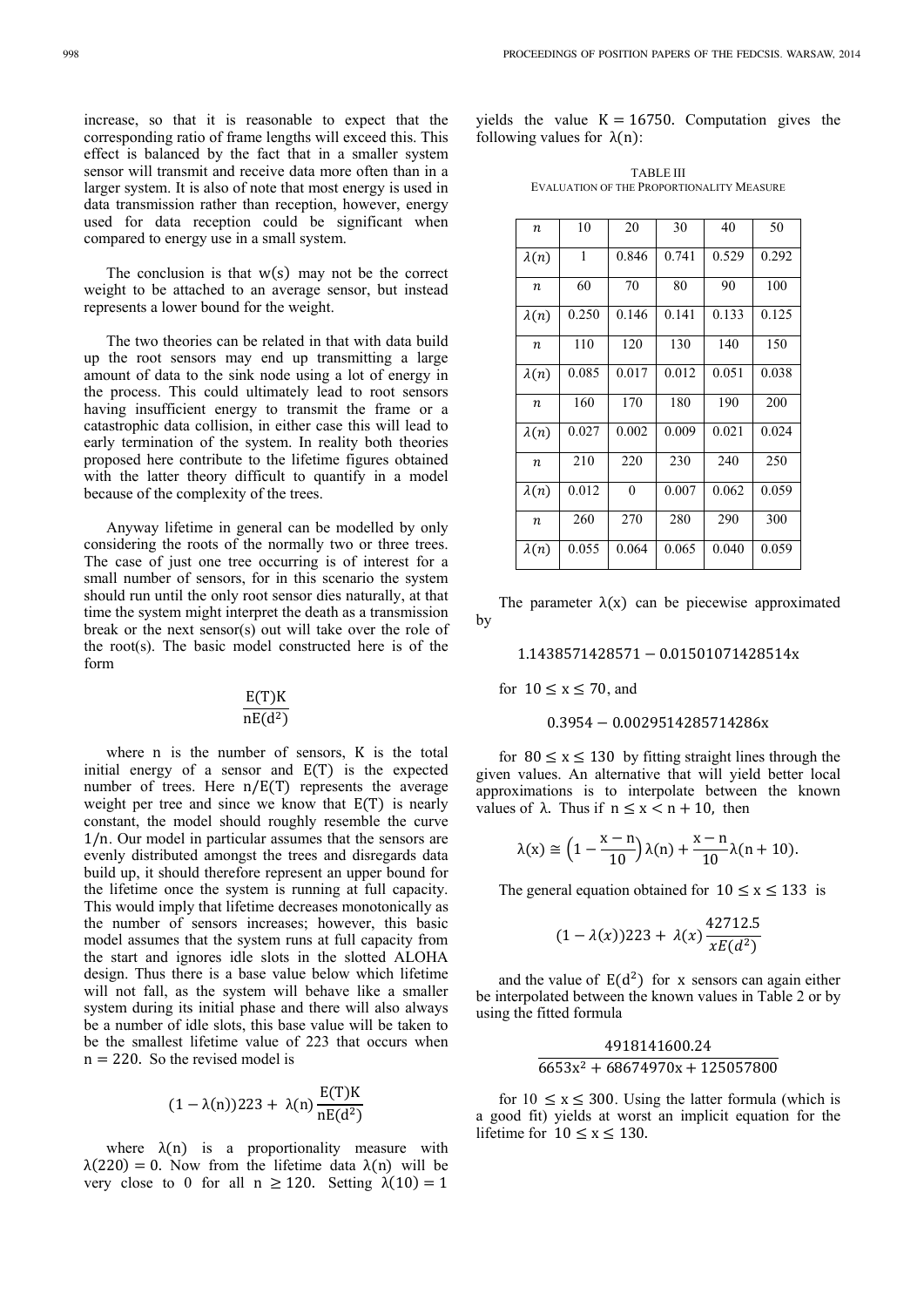Finally we are stating that lifetime is essentially constant for  $x \ge 140$  with a value between 223 and 250 depending on the topology of the sensors.



Figure 4 (a). Lifetime model (red), Lifetime (blue).



Figure 4 (b). Lifetime model (red), Lifetime (blue).

In both Fig 4 (a) and (b) the lifetime model is nearly a straight line and is clearly a better fit for  $\leq 70$  sensors.

# VII. RELIABILITY MODEL

In the following Table 1 Reliability (as a percentage) divided by Lifetime is listed for the 15 metre transmission radius case, which gives (100 times) Reliability per unit Lifetime  $R(n)/L(n)$ :

TABLE IV EVALUATION OF RELIABILITY PER UNIT LIFETIME

| $\boldsymbol{n}$ | 10     | 20     | 30     | 40     | 50     |
|------------------|--------|--------|--------|--------|--------|
| R(n)/L(n)        | 0.1269 | 0.1593 | 0.1759 | 0.2138 | 0.2692 |
| $\boldsymbol{n}$ | 60     | 70     | 80     | 90     | 100    |
| R(n)/L(n)        | 0.2797 | 0.3182 | 0.3215 | 0.3241 | 0.3250 |
| $\boldsymbol{n}$ | 110    | 120    | 130    | 140    | 150    |
| R(n)/L(n)        | 0.3449 | 0.3911 | 0.3896 | 0.3634 | 0.3708 |
| $\boldsymbol{n}$ | 160    | 170    | 180    | 190    | 200    |
| R(n)/L(n)        | 0.3773 | 0.3932 | 0.3875 | 0.3763 | 0.3704 |
| $\boldsymbol{n}$ | 210    | 220    | 230    | 240    | 250    |
| R(n)/L(n)        | 0.3728 | 0.3763 | 0.3695 | 0.3343 | 0.3348 |
| $\boldsymbol{n}$ | 260    | 270    | 280    | 290    | 300    |
| R(n)/L(n)        | 0.3311 | 0.3149 | 0.3086 | 0.3202 | 0.3060 |

In the first of these regions the function  $R(n)/L(n)$ may be approximated by

# $0.12609 + 0.002226n$

or equivalently since we have determined  $L(n)$  in the previous section

$$
R(n) = 0.12609 * L(n) + 0.002226 * n * L(n)
$$

for  $0 < n < 120$ .

This indicates that 12.5% of the Lifetime figure represents a lower bound for Reliability, but that Reliability per unit Lifetime will increase by about 2% of the Lifetime as the number of sensors is increased by 10.

In the next region the rate  $R(n)/L(n)$  reaches its highest level and stays constant at about 0.3779, so that Reliability is about 38% of the Lifetime figure for  $130 \le$  $n \leq 210$ .

In the last region the rate decreases, this can be satisfactorily explained by the fact that Lifetime may be considered to be constant in this region and thus increasing the number of sensors just increases the complexity of communication to the sink node and the rate can be approximated by

# $0.549282 - 0.000832666n$

for  $220 \le n \le 300$ . So in this region 55% of the Lifetime is an upper bound for Reliability, but this decreases by about 0.8% for each extra 10 sensors.